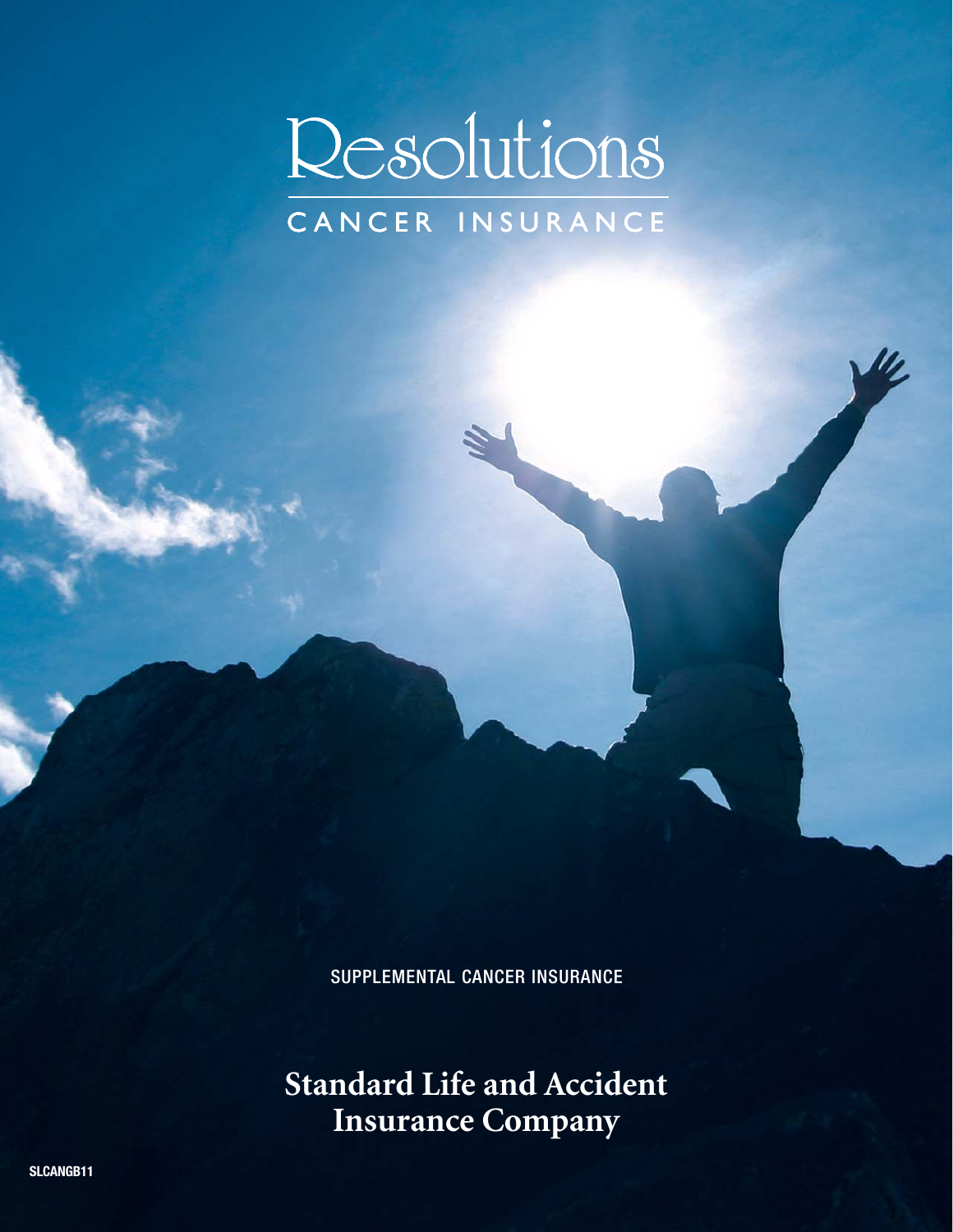# Resolutions Cancer Insurance

### **Did You Know?**

### **Cancer Facts.**

Every year cancer affects more and more people. For young and old alike, the disease knows no boundaries and the cost of treatment continues to rise. According to The National Institutes of Health, **in 2010, the overall costs of cancer were estimated at a \$263.8 billion**, which includes a staggering **\$102.8 billion for direct medical costs**. 1

- About 1,529,560 new cancer cases were expected to be diagnosed in 2010.<sup>1</sup>
- Over a lifetime, nearly 50% of men will be diagnosed with some form of cancer.<sup>2</sup>
- $\blacksquare$  The lifetime risk to women is more than 1-in-3.<sup>1</sup>
- $\blacksquare$  Cancer remains the second leading cause of death in the United States.<sup>2</sup>
- The 5-year relative survival rate for all cancers is  $68\%$ , up from 50% in the 1970s.<sup>1</sup>
- About 78% of all cancers are diagnosed in persons 55 years and older.<sup>1</sup>

### **Costs Generally Not Covered By Your Primary Health Insurance**

- **n** Insurance Co-payments and Deductibles
- **n** Experimental Treatment
- $\blacksquare$  Loss of Income
- Treatment-related Travel and Lodging Expenses



"How will I pay my mortgage?"

- "If I get treatment, can I afford my car payment?"
- "My budget is already stretched. Now I need extra childcare."

At **Standard Life and Accident Insurance Company**, we know that cancer treatment is expensive and peace of mind plays an important role in a patients' recovery. That's why we have developed our **Resolutions Cancer Insurance**. You concentrate on winning the battle against cancer, and let us help you with some of the costs.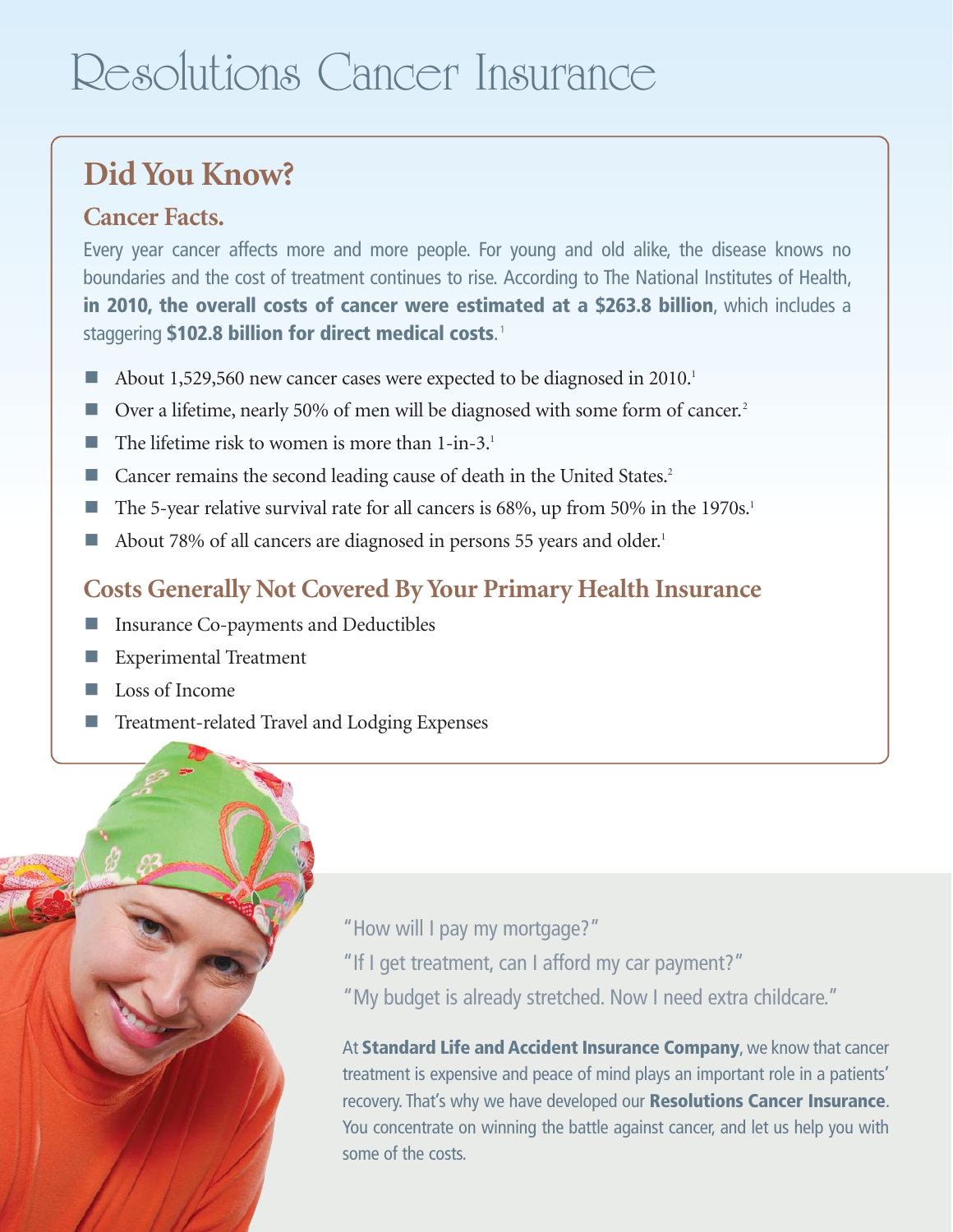# "...let us help you with some of the costs."

### **The Nickels and Dimes Add Up**

As with any medical treatment program, there are often many incidental out-of-pocket costs involved. And if you've ever been faced with excess uncovered charges from a medical bill, you'll understand the need for supplemental coverage. Supplemental policies can provide a measure of protection and peace of mind when it is most needed.

Out-of-pocket costs may include **deductibles** and **co-payments**, the **cost of transportation** for the patient and family members, and **hotel expenses** during treatment. In addition, **daily living expenses continue** even though there may be a **loss of income** while the patient is undergoing treatment. While individually these costs may seem mundane, when taken together as uncovered expenses, the financial output can quickly add up. On average, **few household budgets are adequately equipped to handle these expenses** and most insurance plans do not cover 100 percent of all costs incurred. This is where **Resolutions** Cancer Insurance comes in.

### **We Can Help You Handle the Out-of-Pocket Costs**

- **Resolutions** Cancer Insurance is a customizable insurance plan
	- you choose the benefits you prefer
	- you choose the amount of coverage you want
- **Resolutions** Cancer Insurance pays benefits in addition to any other coverage you may have
- **Resolutions** Cancer Insurance benefits may be used in any way you choose
	- benefits can be used for other coverage deductibles and co-payments
	- benefits can be used for miscellaneous living expenses
- **n** Resolutions Cancer Insurance does not coordinate benefits
	- it will pay any benefits due under the certificate even if that same expenditure is reimbursed under a separate policy

At **Standard Life and Accident Insurance Company**, we want to help you ease the financial burden of medical treatment. You concentrate on winning the battle against cancer, and let us give you one less thing to be concerned about.

#### *THIS CERTIFICATE PROVIDES LIMITED BENEFITS.*

*This is a cancer only policy. Benefits are limited to the amounts specified in the policy and certificate of coverage. See your agent for details. This policy has exclusions, limitations and terms under which the policy may be continued in force or discontinued. For costs and complete details of the coverage, call or write your insurance agent or the Company. Policy Form Series SL-GECAN-P-10. This product is not available in all states and benefits may vary.* 

*<sup>1</sup> American Cancer Society, Cancer Facts and Figures 2010*

*<sup>2</sup> AFP. "US 'winning battles but still fighting war on cancer'". Yahoo News. 17 March. 2010 <http://sg.news.yahoo.com/afp/20100317/tts-health-us-cancermedia-972e412.html>.*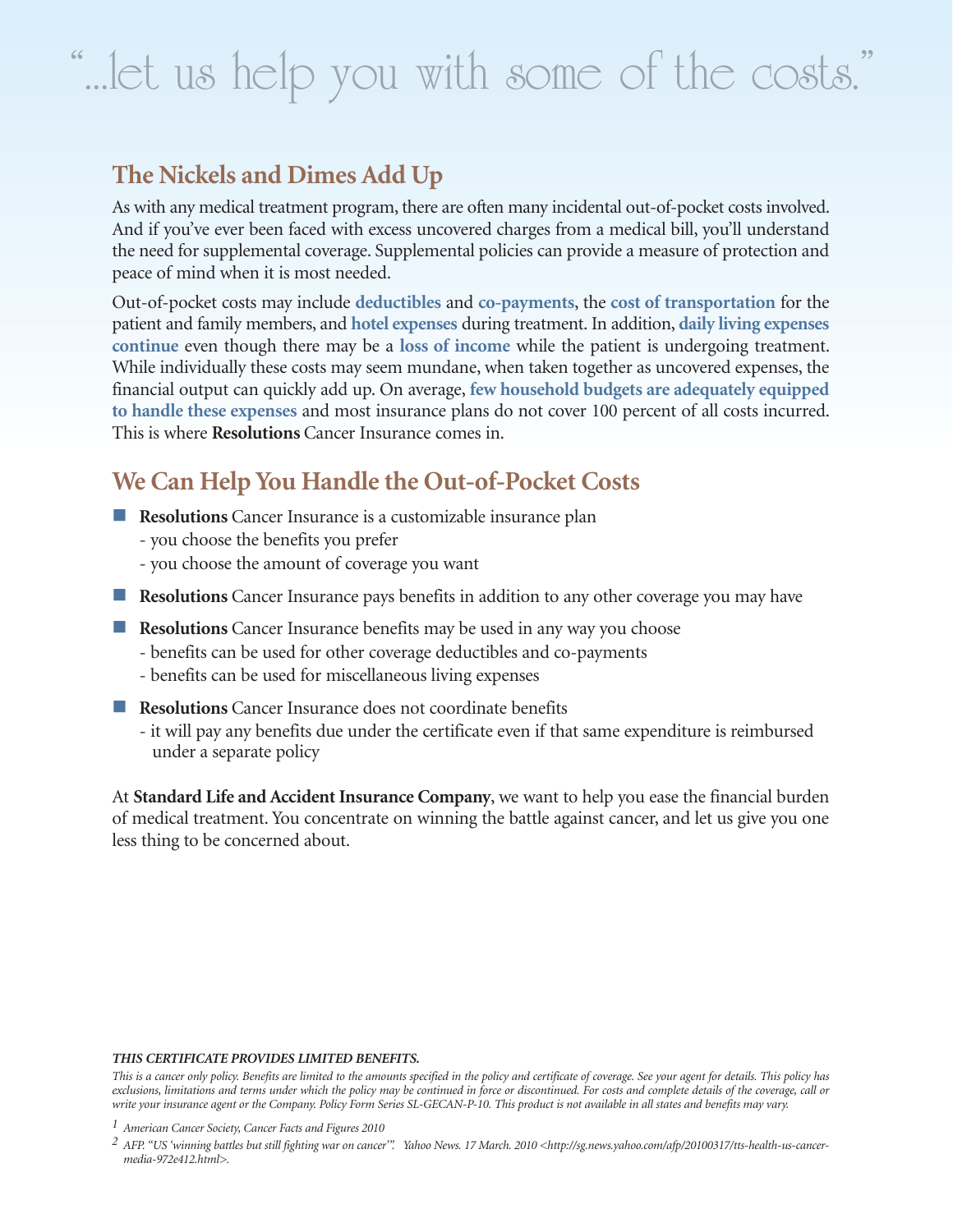## Resolutions Cancer Insurance Summary of Benefits

| <b>BENEFIT DESCRIPTION</b>                                  | <b>LEVEL 1</b>                                                    | <b>LEVEL 2</b>                                                    | <b>LEVEL 3</b>                                                    |
|-------------------------------------------------------------|-------------------------------------------------------------------|-------------------------------------------------------------------|-------------------------------------------------------------------|
| Annual Radiation, Chemotherapy,                             | Actual charge                                                     | Actual charge                                                     | Actual charge                                                     |
| Immunotherapy and Experimental                              | up to \$10,000 per                                                | up to \$15,000 per                                                | up to \$20,000 per                                                |
| <b>Treatment Benefit (Rider)</b>                            | calendar year                                                     | calendar year                                                     | calendar year                                                     |
| <b>Annual Cancer Screening</b><br><b>Benefit (Rider)</b>    | \$50                                                              | \$50                                                              | \$100                                                             |
| <b>First Occurrence Benefit (Rider)</b>                     | \$1,000                                                           | \$2,500                                                           | \$5,000                                                           |
| <b>Daily Hospital Confinement</b><br><b>Benefit (Rider)</b> | \$100                                                             | \$200                                                             | \$300                                                             |
| <b>Surgical Benefit (Rider)</b><br>- Anesthesia             | Up to \$2,500<br>30% of the amount<br>paid for covered<br>surgery | Up to \$3,000<br>30% of the amount<br>paid for covered<br>surgery | Up to \$4,000<br>30% of the amount<br>paid for covered<br>surgery |
| <b>Specified Disease Benefit (Rider)</b>                    | \$1,500 Initial                                                   | \$3,000 Initial                                                   | \$4,500 Initial                                                   |
|                                                             | <b>Hospitalization Benefit</b>                                    | <b>Hospitalization Benefit</b>                                    | <b>Hospitalization Benefit</b>                                    |
| Ambulance                                                   | <b>Actual Charge</b>                                              | <b>Actual Charge</b>                                              | <b>Actual Charge</b>                                              |
| <b>Anti-Nausea Medication</b>                               | \$150 per month                                                   | \$150 per month                                                   | \$150 per month                                                   |
| Attending Physician (Inpatient Only)                        | \$40 per day                                                      | \$40 per day                                                      | \$40 per day                                                      |
| <b>Blood, Plasma and Platelets</b>                          | Actual charge up to                                               | Actual charge up to                                               | Actual charge up to                                               |
|                                                             | \$300 per day                                                     | \$300 per day                                                     | \$300 per day                                                     |
| <b>Bone Marrow or Stem Cell Transplant</b>                  | Actual charge up to                                               | Actual charge up to                                               | Actual charge up to                                               |
|                                                             | \$15,000 lifetime                                                 | \$15,000 lifetime                                                 | \$15,000 lifetime                                                 |
|                                                             | maximum                                                           | maximum                                                           | maximum                                                           |
| <b>Private Duty Nurse</b>                                   | Actual charge up to                                               | Actual charge up to                                               | Actual charge up to                                               |
| (Inpatient or Outpatient)                                   | \$150 per day                                                     | \$150 per day                                                     | \$150 per day                                                     |
| <b>Medical Imaging</b>                                      | Actual charge up to                                               | Actual charge up to                                               | Actual charge up to                                               |
|                                                             | \$1,000 per calendar year                                         | \$1,000 per calendar year                                         | \$1,000 per calendar year                                         |
| <b>Medical Equipment</b>                                    | Actual charge up to                                               | Actual charge up to                                               | Actual charge up to                                               |
|                                                             | \$1,500 per calendar year                                         | \$1,500 per calendar year                                         | \$1,500 per calendar year                                         |
| <b>Outpatient Hospital or Ambulatory</b>                    | Actual charge up to                                               | Actual charge up to                                               | Actual charge up to                                               |
| <b>Surgical Center</b>                                      | \$350 per day                                                     | \$350 per day                                                     | \$350 per day                                                     |
| <b>Positive Diagnosis</b>                                   | Actual charge up to                                               | Actual charge up to                                               | Actual charge up to                                               |
|                                                             | \$300 per calendar year                                           | \$300 per calendar year                                           | \$300 per calendar year                                           |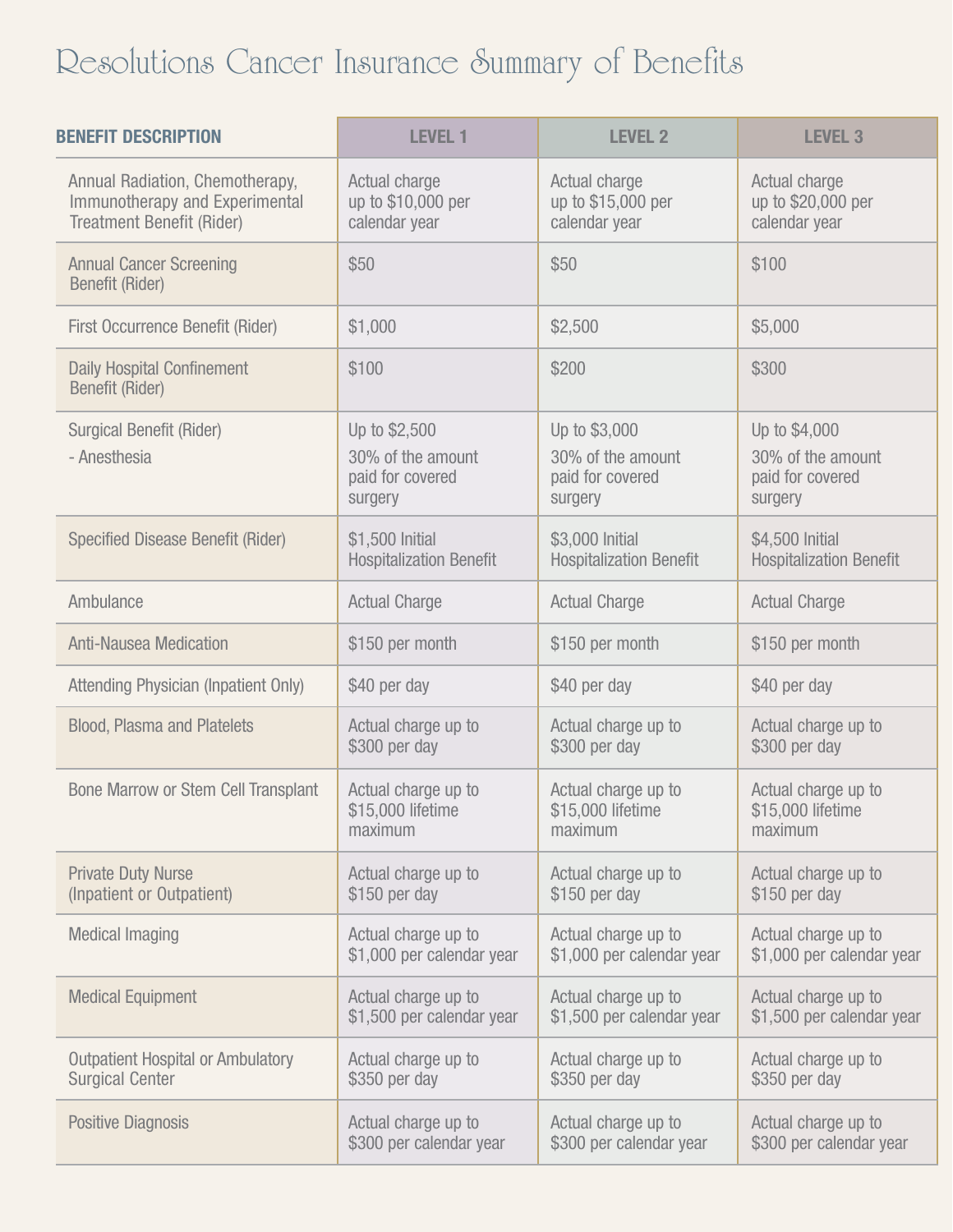## Resolutions Cancer Insurance Summary of Benefits

| <b>BENEFIT DESCRIPTION</b>                                                                             | <b>LEVEL 1</b>                                                                                                                                                                               | <b>LEVEL 2</b>                                                                                                                                                                               | <b>LEVEL 3</b>                                                                                                                                                                               |
|--------------------------------------------------------------------------------------------------------|----------------------------------------------------------------------------------------------------------------------------------------------------------------------------------------------|----------------------------------------------------------------------------------------------------------------------------------------------------------------------------------------------|----------------------------------------------------------------------------------------------------------------------------------------------------------------------------------------------|
| <b>Convalescent Care Facility</b>                                                                      | Actual charge up to                                                                                                                                                                          | Actual charge up to                                                                                                                                                                          | Actual charge up to                                                                                                                                                                          |
|                                                                                                        | \$100 per day                                                                                                                                                                                | \$100 per day                                                                                                                                                                                | \$100 per day                                                                                                                                                                                |
| <b>Home Health Care Expense</b><br>- Visits<br>- Medicine and Supplies<br>- Services of a Nutritionist | Actual charge up to<br>\$75 per day up to 60 visits<br>Actual charge up to<br>\$450 per calendar year<br>Actual charge up to<br>lifetime maximum<br>of \$300                                 | Actual charge up to<br>\$75 per day up to 60 visits<br>Actual charge up to<br>\$450 per calendar year<br>Actual charge up to<br>lifetime maximum<br>of \$300                                 | Actual charge up to<br>\$75 per day up to 60 visits<br>Actual charge up to<br>\$450 per calendar year<br>Actual charge up to<br>lifetime maximum<br>of \$300                                 |
| <b>Hospice Care Expense</b>                                                                            | Actual charge up to                                                                                                                                                                          | Actual charge up to                                                                                                                                                                          | Actual charge up to                                                                                                                                                                          |
| 365 Day Maximum                                                                                        | \$100 per day                                                                                                                                                                                | \$100 per day                                                                                                                                                                                | \$100 per day                                                                                                                                                                                |
| <b>Non-Local Transportation Expense</b>                                                                | Actual charge for coach                                                                                                                                                                      | Actual charge for coach                                                                                                                                                                      | Actual charge for coach                                                                                                                                                                      |
|                                                                                                        | fare for Covered Person                                                                                                                                                                      | fare for Covered Person                                                                                                                                                                      | fare for Covered Person                                                                                                                                                                      |
|                                                                                                        | and one adult or \$.50 per                                                                                                                                                                   | and one adult or \$.50 per                                                                                                                                                                   | and one adult or \$.50 per                                                                                                                                                                   |
|                                                                                                        | mile by private vehicle                                                                                                                                                                      | mile by private vehicle                                                                                                                                                                      | mile by private vehicle                                                                                                                                                                      |
| <b>Lodging Expense</b>                                                                                 | Actual charge up to                                                                                                                                                                          | Actual charge up to                                                                                                                                                                          | Actual charge up to                                                                                                                                                                          |
|                                                                                                        | \$75 per day for room.                                                                                                                                                                       | \$75 per day for room.                                                                                                                                                                       | \$75 per day for room.                                                                                                                                                                       |
|                                                                                                        | Limited to 100 days per                                                                                                                                                                      | Limited to 100 days per                                                                                                                                                                      | Limited to 100 days per                                                                                                                                                                      |
|                                                                                                        | calendar year.                                                                                                                                                                               | calendar year.                                                                                                                                                                               | calendar year.                                                                                                                                                                               |
| <b>National Cancer Institute</b><br><b>Cancer Evaluation / Consultation</b>                            | If a Covered Person<br>receives a positive<br>diagnosis of internal<br>cancer and seeks an<br>evaluation or consultation,<br>we will pay actual charge<br>up to lifetime maximum<br>of \$750 | If a Covered Person<br>receives a positive<br>diagnosis of internal<br>cancer and seeks an<br>evaluation or consultation,<br>we will pay actual charge<br>up to lifetime maximum<br>of \$750 | If a Covered Person<br>receives a positive<br>diagnosis of internal<br>cancer and seeks an<br>evaluation or consultation,<br>we will pay actual charge<br>up to lifetime maximum<br>of \$750 |
| <b>Mental Health Consultation</b>                                                                      | Actual charge up to                                                                                                                                                                          | Actual charge up to                                                                                                                                                                          | Actual charge up to                                                                                                                                                                          |
|                                                                                                        | \$50 per session. Limited                                                                                                                                                                    | \$50 per session. Limited                                                                                                                                                                    | \$50 per session. Limited                                                                                                                                                                    |
|                                                                                                        | to lifetime maximum of                                                                                                                                                                       | to lifetime maximum of                                                                                                                                                                       | to lifetime maximum of                                                                                                                                                                       |
|                                                                                                        | 50 sessions.                                                                                                                                                                                 | 50 sessions.                                                                                                                                                                                 | 50 sessions.                                                                                                                                                                                 |
| <b>Prosthesis Benefit</b>                                                                              |                                                                                                                                                                                              |                                                                                                                                                                                              |                                                                                                                                                                                              |
| - Surgical Implantation                                                                                | Actual charge up to                                                                                                                                                                          | Actual charge up to                                                                                                                                                                          | Actual charge up to                                                                                                                                                                          |
|                                                                                                        | \$3,000 per device.                                                                                                                                                                          | \$3,000 per device.                                                                                                                                                                          | \$3,000 per device.                                                                                                                                                                          |
|                                                                                                        | Lifetime maximum                                                                                                                                                                             | Lifetime maximum                                                                                                                                                                             | Lifetime maximum                                                                                                                                                                             |
|                                                                                                        | of \$6,000.                                                                                                                                                                                  | of \$6,000.                                                                                                                                                                                  | of \$6,000.                                                                                                                                                                                  |
| - Non-Surgical                                                                                         | Actual charge up to                                                                                                                                                                          | Actual charge up to                                                                                                                                                                          | Actual charge up to                                                                                                                                                                          |
|                                                                                                        | \$2,000 lifetime maximum                                                                                                                                                                     | \$2,000 lifetime maximum                                                                                                                                                                     | \$2,000 lifetime maximum                                                                                                                                                                     |
| - Hairpiece                                                                                            | Actual charge up to                                                                                                                                                                          | Actual charge up to                                                                                                                                                                          | Actual charge up to                                                                                                                                                                          |
|                                                                                                        | \$150 lifetime maximum                                                                                                                                                                       | \$150 lifetime maximum                                                                                                                                                                       | \$150 lifetime maximum                                                                                                                                                                       |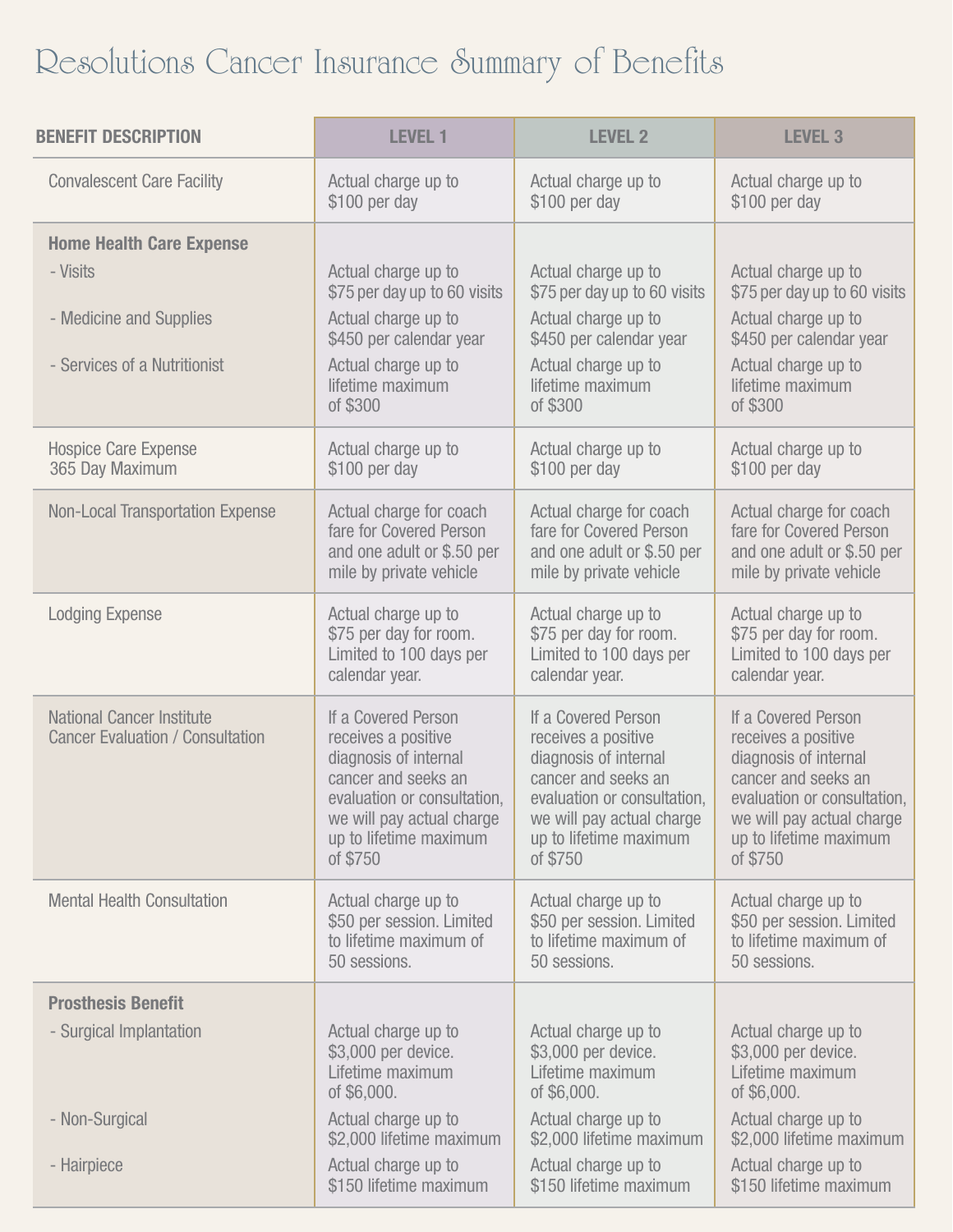## Resolutions Cancer Insurance Summary of Benefits

| <b>BENEFIT DESCRIPTION</b>                                  | <b>LEVEL 1</b>                                                                                                                                                    | <b>LEVEL 2</b>                                                                                                                                                    | <b>LEVEL 3</b>                                                                                                                                                    |
|-------------------------------------------------------------|-------------------------------------------------------------------------------------------------------------------------------------------------------------------|-------------------------------------------------------------------------------------------------------------------------------------------------------------------|-------------------------------------------------------------------------------------------------------------------------------------------------------------------|
| Second and Third Surgical Opinion<br><b>Benefit</b>         | Actual charge for a<br>second surgical opinion.<br>If second opinion is in<br>conflict with original, we<br>will pay actual charge<br>for third surgical opinion. | Actual charge for a<br>second surgical opinion.<br>If second opinion is in<br>conflict with original, we<br>will pay actual charge<br>for third surgical opinion. | Actual charge for a<br>second surgical opinion.<br>If second opinion is in<br>conflict with original, we<br>will pay actual charge<br>for third surgical opinion. |
| Physical / Speech / Auditory Therapy                        | Actual charge up to                                                                                                                                               | Actual charge up to                                                                                                                                               | Actual charge up to                                                                                                                                               |
|                                                             | \$25 per therapy.                                                                                                                                                 | \$25 per therapy.                                                                                                                                                 | \$25 per therapy.                                                                                                                                                 |
|                                                             | Limited to \$1,000                                                                                                                                                | Limited to \$1,000                                                                                                                                                | Limited to \$1,000                                                                                                                                                |
|                                                             | per calendar year.                                                                                                                                                | per calendar year.                                                                                                                                                | per calendar year.                                                                                                                                                |
| <b>Bone Marrow Donor</b>                                    | We will pay the Daily                                                                                                                                             | We will pay the Daily                                                                                                                                             | We will pay the Daily                                                                                                                                             |
|                                                             | <b>Hospital Confinement</b>                                                                                                                                       | <b>Hospital Confinement</b>                                                                                                                                       | <b>Hospital Confinement</b>                                                                                                                                       |
|                                                             | Benefit amount shown                                                                                                                                              | Benefit amount shown                                                                                                                                              | Benefit amount shown                                                                                                                                              |
|                                                             | for each day the donor                                                                                                                                            | for each day the donor                                                                                                                                            | for each day the donor                                                                                                                                            |
|                                                             | is confined in a hospital.                                                                                                                                        | is confined in a hospital.                                                                                                                                        | is confined in a hospital.                                                                                                                                        |
| <b>Colony Stimulating Factor Drugs</b><br>or Immunoglobulin | Actual charge up to<br>\$1,000 per calendar<br>month                                                                                                              | Actual charge up to<br>\$1,000 per calendar<br>month                                                                                                              | Actual charge up to<br>\$1,000 per calendar<br>month                                                                                                              |
| Inpatient Oxygen                                            | Actual charge up to                                                                                                                                               | Actual charge up to                                                                                                                                               | Actual charge up to                                                                                                                                               |
|                                                             | \$300 per hospital                                                                                                                                                | \$300 per hospital                                                                                                                                                | \$300 per hospital                                                                                                                                                |
|                                                             | confinement                                                                                                                                                       | confinement                                                                                                                                                       | confinement                                                                                                                                                       |
| <b>Home Modifications</b>                                   | Actual charge up to                                                                                                                                               | Actual charge up to                                                                                                                                               | Actual charge up to                                                                                                                                               |
|                                                             | a lifetime maximum of                                                                                                                                             | a lifetime maximum of                                                                                                                                             | a lifetime maximum of                                                                                                                                             |
|                                                             | \$1,000 for bathroom or                                                                                                                                           | \$1,000 for bathroom or                                                                                                                                           | \$1,000 for bathroom or                                                                                                                                           |
|                                                             | door modification which                                                                                                                                           | door modification which                                                                                                                                           | door modification which                                                                                                                                           |
|                                                             | is required for wheelchair                                                                                                                                        | is required for wheelchair                                                                                                                                        | is required for wheelchair                                                                                                                                        |
|                                                             | access                                                                                                                                                            | access                                                                                                                                                            | access                                                                                                                                                            |
| <b>Tutorial</b>                                             | Actual charge up to                                                                                                                                               | Actual charge up to                                                                                                                                               | Actual charge up to                                                                                                                                               |
|                                                             | \$20 per each one-hour                                                                                                                                            | \$20 per each one-hour                                                                                                                                            | \$20 per each one-hour                                                                                                                                            |
|                                                             | session. Limited to                                                                                                                                               | session. Limited to                                                                                                                                               | session. Limited to                                                                                                                                               |
|                                                             | lifetime maximum of                                                                                                                                               | lifetime maximum of                                                                                                                                               | lifetime maximum of                                                                                                                                               |
|                                                             | 50 one-hour sessions                                                                                                                                              | 50 one-hour sessions                                                                                                                                              | 50 one-hour sessions                                                                                                                                              |
| <b>Waiver of Premium</b>                                    | Premium waived after                                                                                                                                              | Premium waived after                                                                                                                                              | Premium waived after                                                                                                                                              |
|                                                             | 60 days of Insured's                                                                                                                                              | 60 days of Insured's                                                                                                                                              | 60 days of Insured's                                                                                                                                              |
|                                                             | continuous total disability                                                                                                                                       | continuous total disability                                                                                                                                       | continuous total disability                                                                                                                                       |
|                                                             | due to cancer                                                                                                                                                     | due to cancer                                                                                                                                                     | due to cancer                                                                                                                                                     |